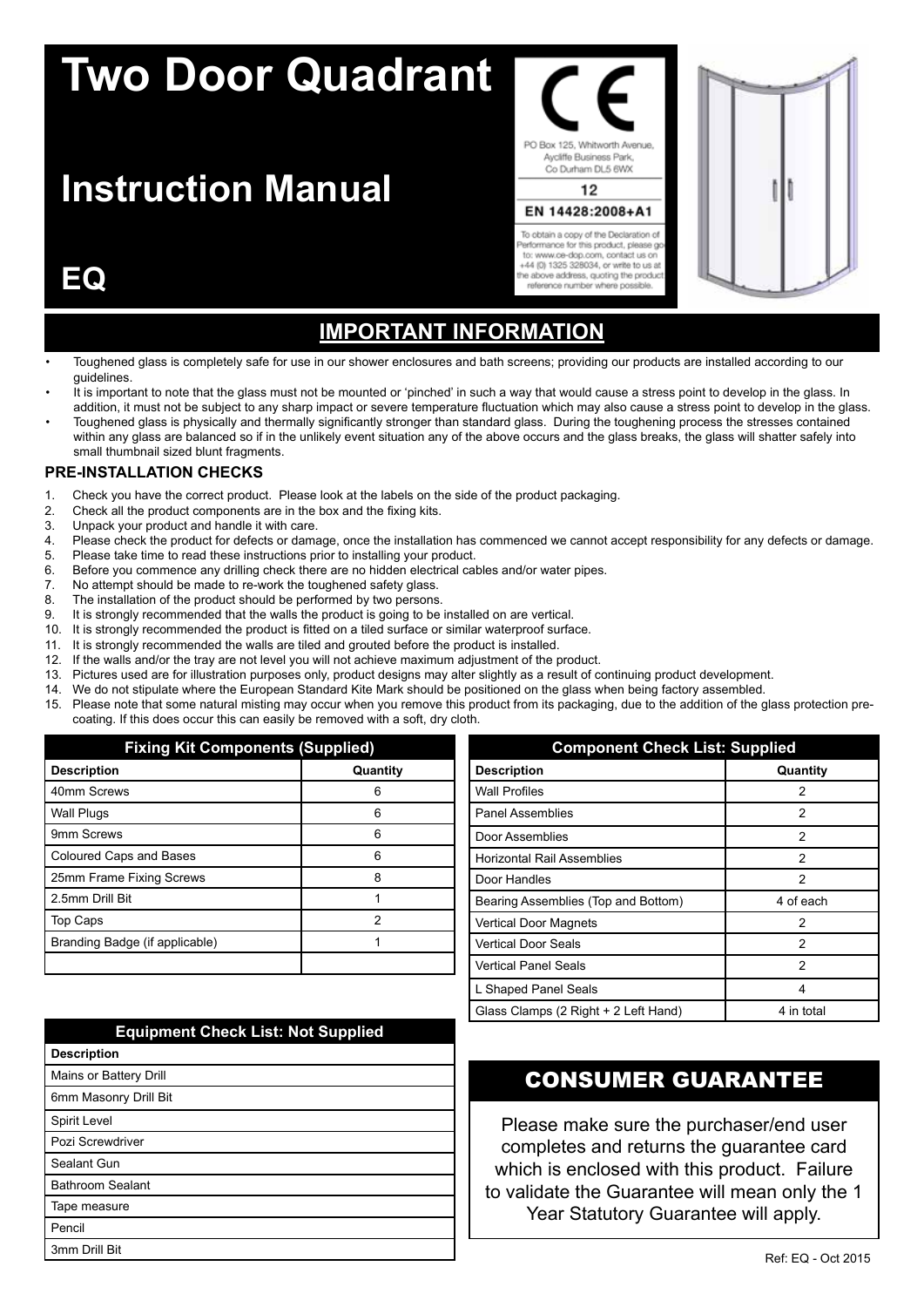

- $4.$  The tiles and the tray should be sealed using a good quality bathroom sealant.
	- Spray the seal and joints with the shower head and check for leaks when the silicon has cured.
	- **Check the plumbing for leaks.**
	- **DO NOT** plasterboard over the tray.
	- DO NOT grout the tiles when the enclosure has been fitted, the grout may discolour the aluminium **profiles.**
	- **• Make sure the tray is installed as per the manufacturer's instructions.**
	- When all of the above has been completed please proceed to the Step 2.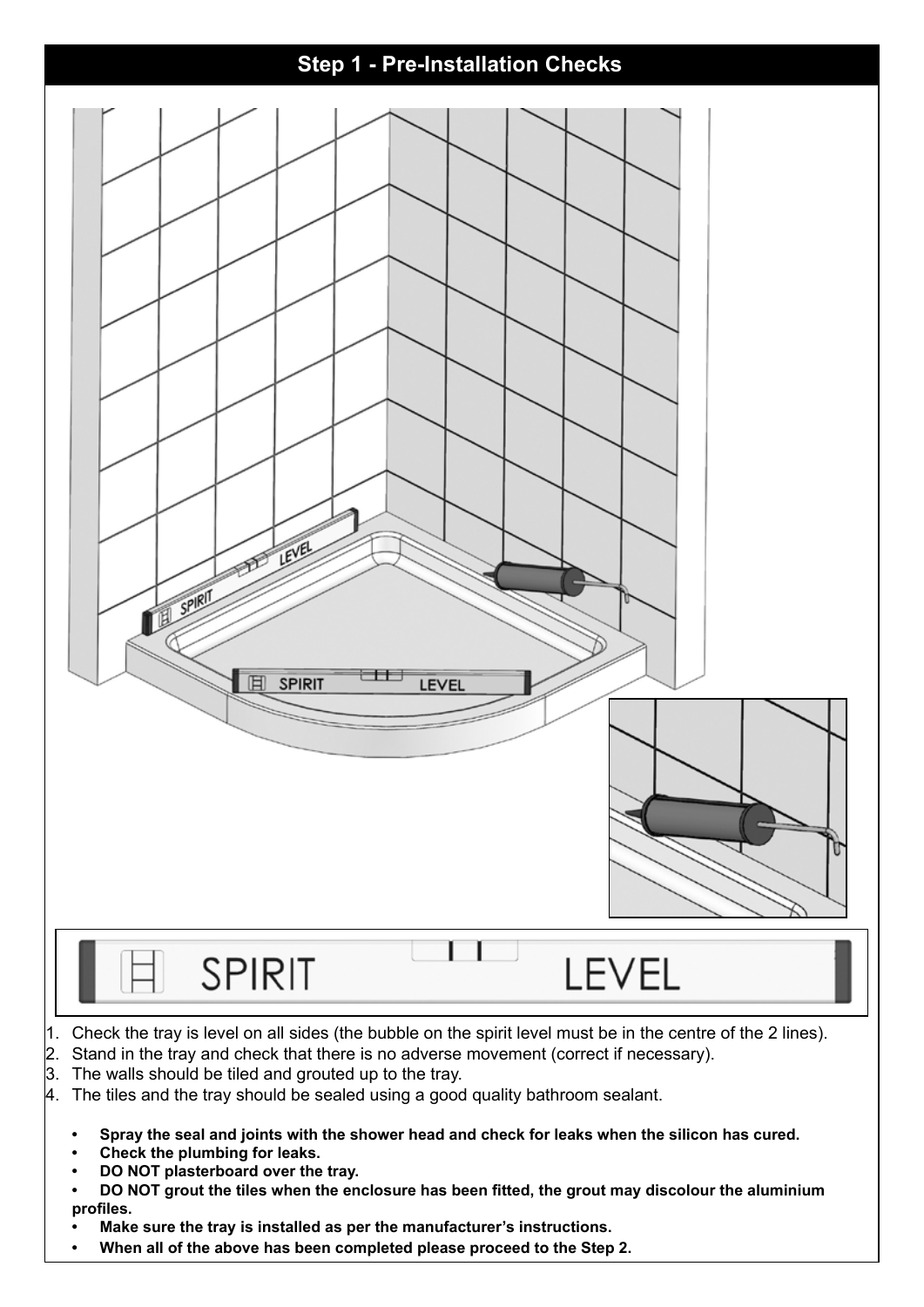#### **Step 2 - Assembling the Horizontal Rails to the Fixed Panels**

NOTE: Prepare an area that the product can be partially built. 2 people will be required to carry out the following procedures.



- 1. Remove the transit blocks from each end of the vertical aluminium on the fixed panels.
- 2. Sit one of the horizontal rails onto the floor and place a "L" shaped Panel Seal between the glass and Horizontal Rail at the bottom making sure that it butts up fully to the Panel Assembly Vertical.
	- NOTE: There is a long side and short side to the seal, make sure you fit the seal the correct way.
- 3. Repeat the same procedures for the other panel. When the bottom is complete repeat to fit the top rail. **• Remember 2 people will be required to do these procedures.**
- 4. With the Panel Seals in position between the glass and Horizontal Rails screw fix the frame together using the screws provided.
	- **IMPORTANT: Please use lubricant and a hand screwdriver to NOT over stress the screws.**
- 5. Fit the glass clamps (Left Hand shown) to secure the glass to the horizontal rail using the No6 x 1/2" countersink screws. Ensure the plastic pad is between the top of the glass and the clamp.
	- Ensure the clamp is pushed up tight to the glass edge.
- 6. Seal the gap in the glass clamps with silicon sealant to prevent leaking from this area.
- Fit the vertical panel seals between the horizontal rails ensuring the flipper part is facing inwards.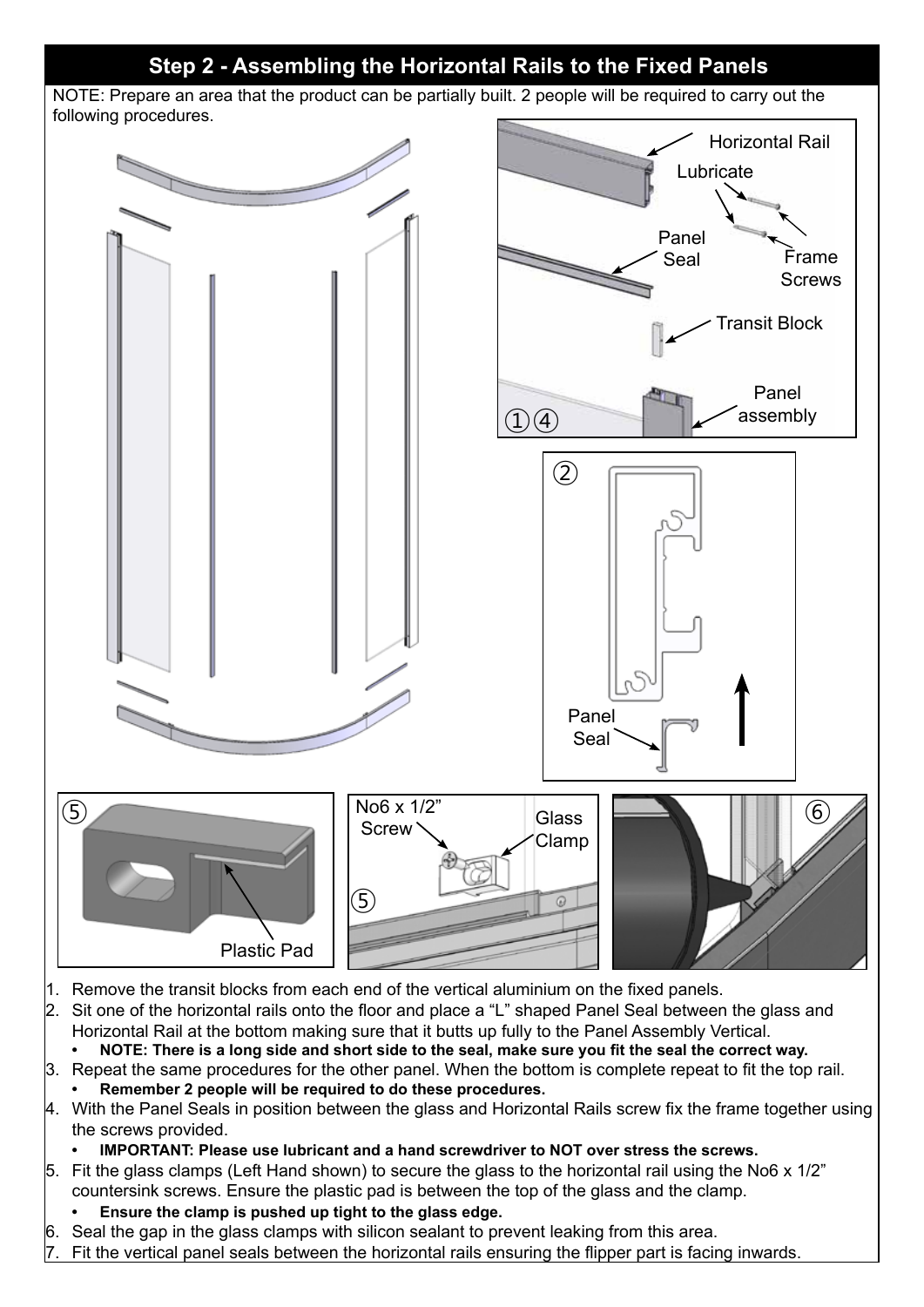

- **• IMPORTANT: Take care when lifting, support the glass in the horizontal rails around the glass clips.** 2. For correct alignment of the framework, position it so that there is approximately a 20mm gap between the
- horizontal rails and the outside of the tray all the way around.
- 3. With a pencil, lightly mark the tray where the back of the vertical extrusions meet the top of the tray, this is to determine the position of the wall profiles which are fitted later.
	- **• Ensure that there is still an equal 20mm gap all the way around.**
- 4. Before moving to the next step carefully move the assembled framework from the tray or to one side so that you can fit the wall profiles.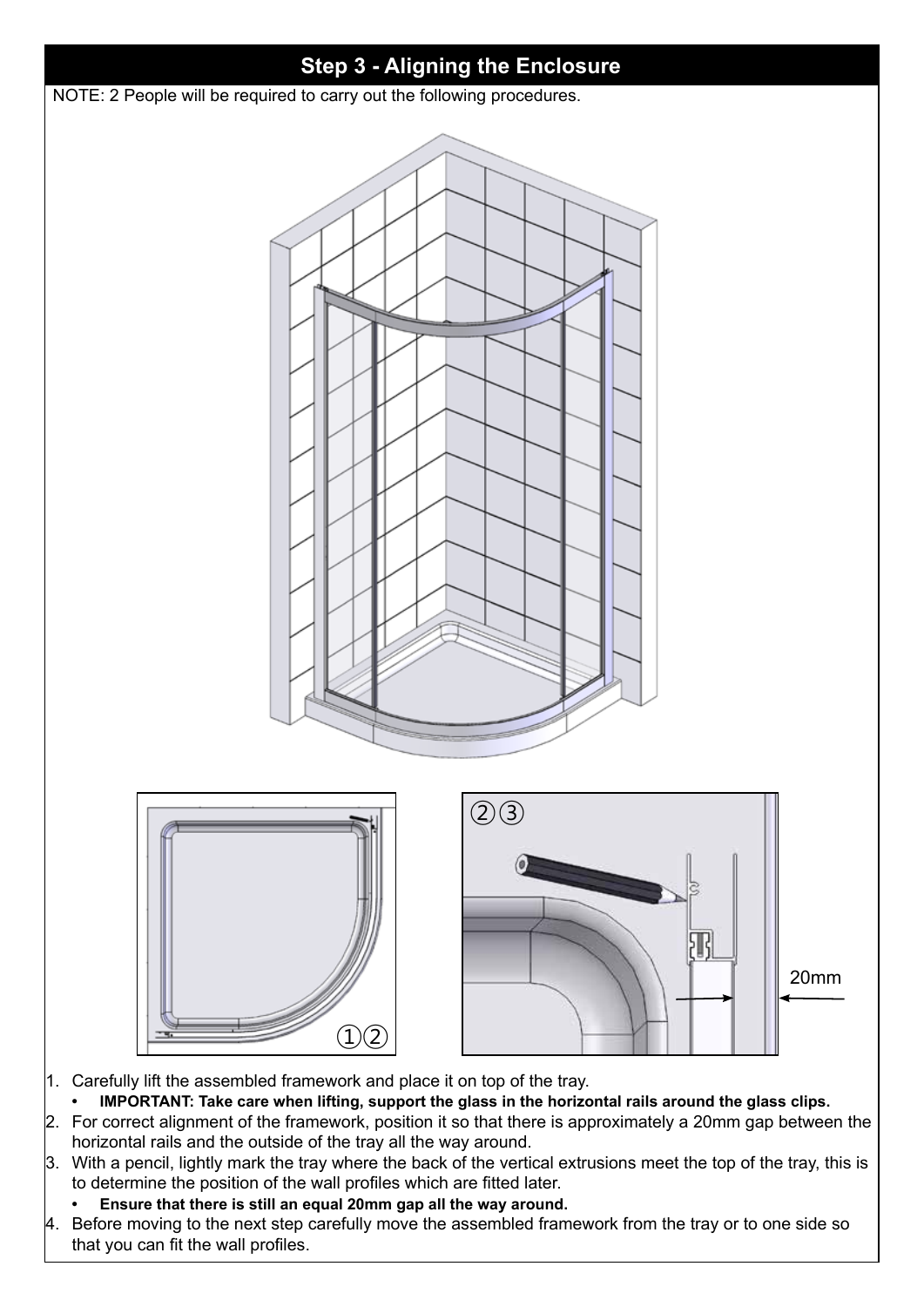

- the last one positioned in the centre. Position a wall profile so that it lines up with the pencil line on the tray and the lipped part is placed inward towards the showering area. With a spirit level ensure the wall profile is completely vertical then mark the hole positions on the tiled wall. Repeat for the second wall profile.
- The wall profiles must be completely vertical (the bubble should be in the centre of the 2 lines on the **spirit level).**
- 2. Drill the holes using a 6mm masonry drill bit (not supplied) and fit the wall plugs (supplied).
- 3. Remove any debris and apply a bead of silicon the width of the wall profile at the bottom where it meets the tray.
	- **Ensure that there is still an equal 20mm gap all the way around.**
- 4. Screw fix the wall profiles to the tiled walls using the 40mm screws (supplied) ensuring they are vertical. The wall profiles must be completely vertical (the bubble should be in the centre of the 2 lines on the **spirit level).**
- 5. Apply a bead of silicon to the inside of the wall profiles at the bottom where they meet the tray. **IMPORTANT: Failure to carry out stages 3 and 5 can result in serious water damage and is not covered under the terms of the guarantee.**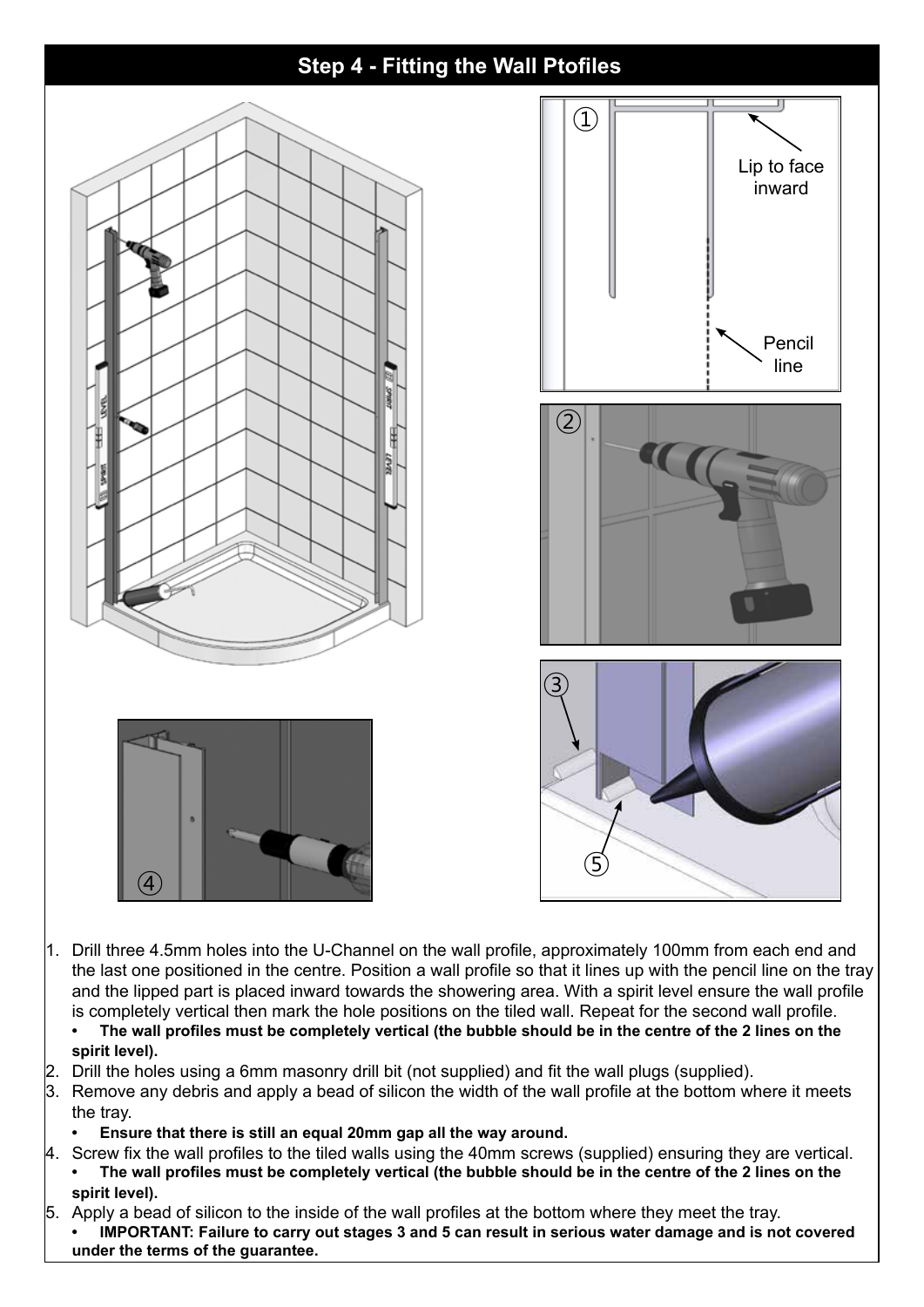

- 1. Position the framework on top of the tray and place one end fully over the wall profile, then move the framework back into the other wall profile and position it centrally between the two.
	- **• There should be a minimum of 6mm for screw fixing.**
- 2. Place a spirit level on the leading edge of one of the fixed panels and set it so it is completely vertical. With the 2.5mm drill bit (supplied) drill through the vertical into the wall profile approximately 100mm from the top and bottom and one in the centre.
- $\beta$ . Fit the screw bases to the 9mm screws and fix the framework to the wall profile.
- $\mu$ . For fixing the other side of the framework repeat the above.
- **• Ensure the framework is central between the wall profiles and completely vertical.**
- Push fit the screw covers.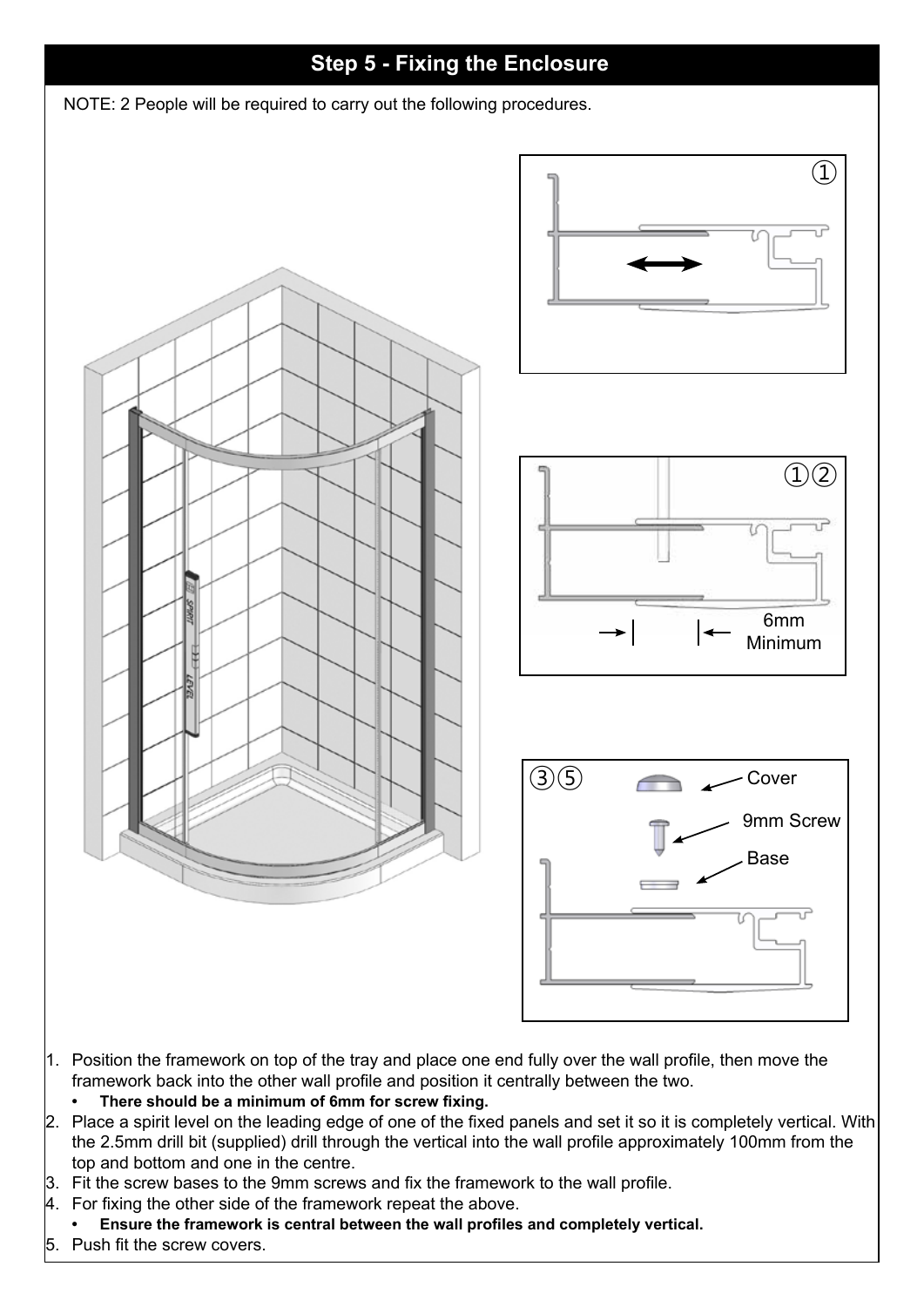

- 1. Place the Door Glass onto a level scratch free surface.
- 2. Carefully dismantle the Bearing Assemblies, place the gasket on the outside of the glass (Bearing Side) then re-assemble onto the Door Glass. Make sure you have the correct bearings at the top and bottom and that the wheels are on the outside of the glass.
	- **IMPORTANT: Fit the Bearing Assemblies to the doors using a hand screwdriver only (Do NOT use a Drill).**
	- **NOTE: The bottom bearings have a domed plunger.**
- 3. Carefully place the assembled door inside the tray. With the Door the correct way round offer the Top Bearings into the top Horizontal Rail, when in position lower the Door and press the plungers down on the Bottom Bearing assemblies so that the Door can be placed into the Bottom Horizontal Rail.

NOTE: When fitting to the top offering the door at a slight angle will make it easier to fit into the rail.

- $4.$  For fitting the other door repeat the above.
- 5. Carefully check if the doors are parallel (DO NOT LET THE DOORS CLASH). If the doors are not parallel there is a screw in the Top Bearings for adjustment purposes, adjust as necessary to align the Door.
- **DO** NOT overtighten the adjustment screw (there is 5mm of adjustment on each bearing assembly).
- 6. When satisfied with the fitting of the Door fit the Inner Bearing Covers.
- 7. Remove the handles from the packaging, using the 2.5mm Allen key (supplied) dismantle the handle assemblies and refit onto the doors. Ensure the gaskets are fitted to protect the glass. Fit the screw covers.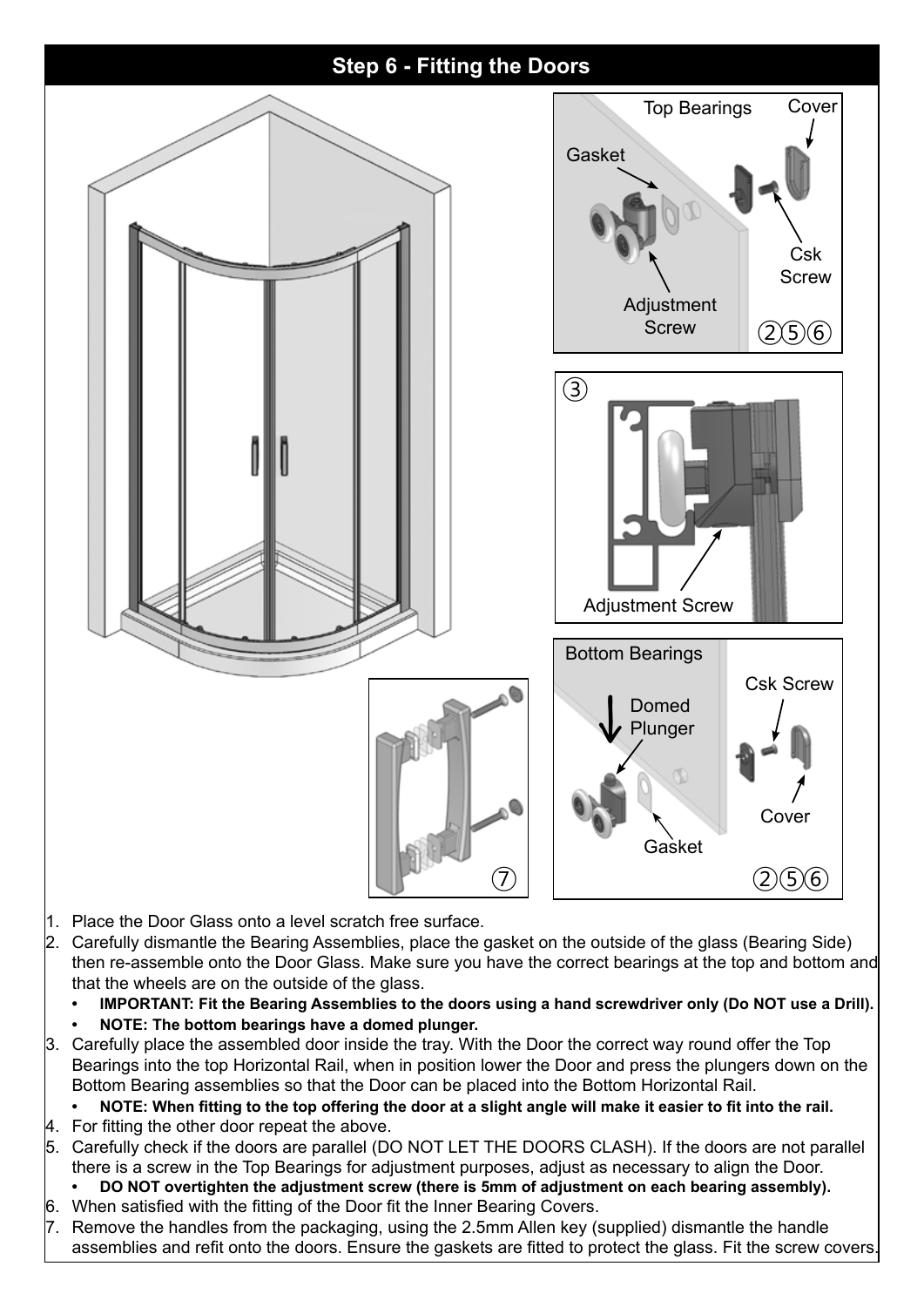

- 3. Fit the vertical door seals to the outer edges of the door glass ensuring that the soft flipper part points outward away from the enclosure (shorten as required).
- 4. Using a good quality bathroom sealant seal the wall profiles both sides vertically where they meet the tiled walls
- 5. Seal the base of the enclosure on the outside only.
- **• DO NOT seal the base on the inside.**
- 6. The Top Caps have grooves and can be shortened by snapping off at these points. Fit the Top Caps. Adding a small amount of silicon between the faces will help keep them in place.
- $7.$  Place the branding badge in a prominent position on a none moving part of aluminium. **IMPORTANT: Failure to carry out stages 3 and 4 may result in serious water damage and will not be covered under the terms of the guarantee.**
	- **• Please allow 24 hours for the sealant to fully cure before using the enclosure.**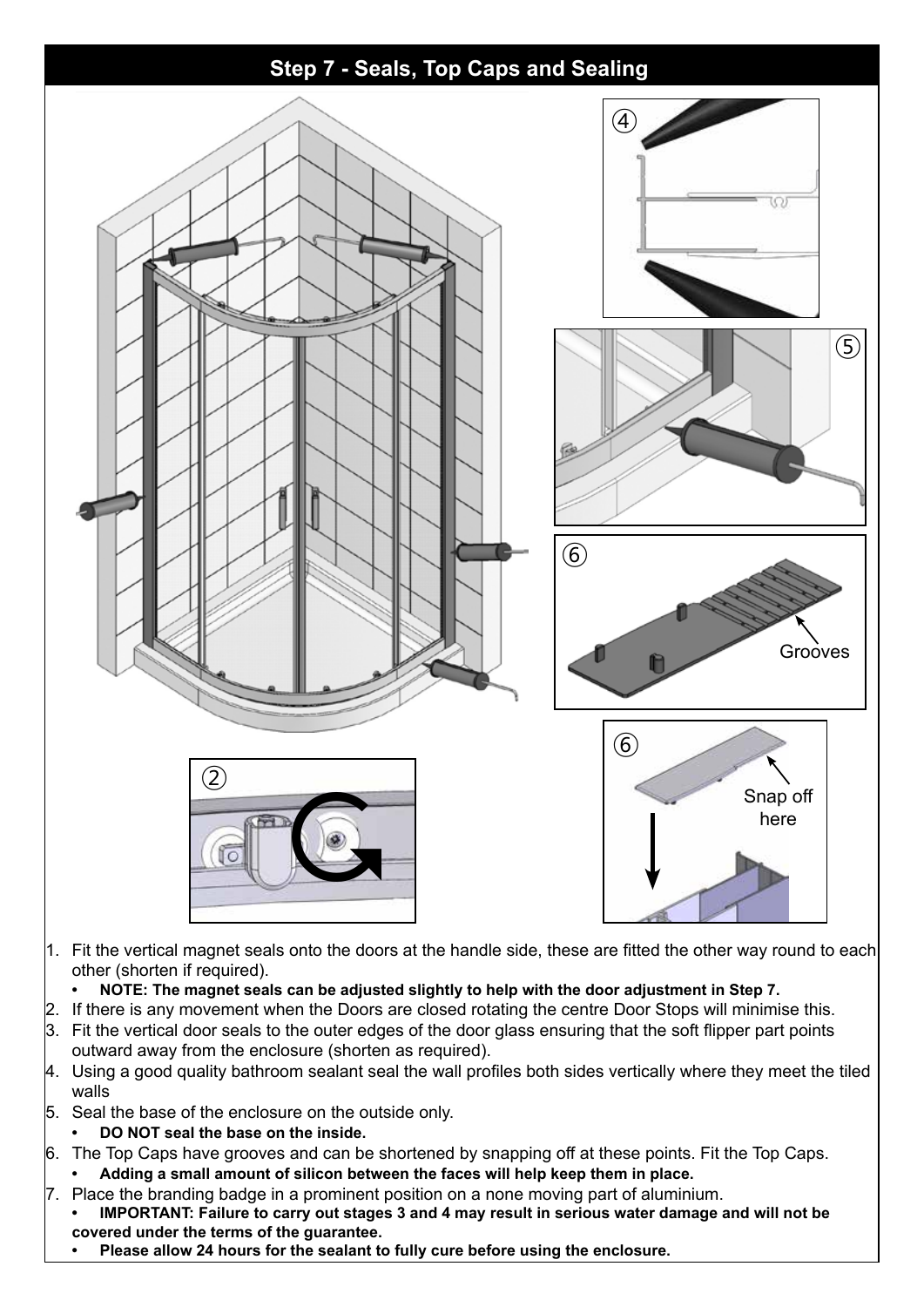#### **Spare Parts**

#### **If you need to replace any damaged parts please see illustration below for parts list then call Customer Relations on 01325 328033**

![](_page_8_Figure_2.jpeg)